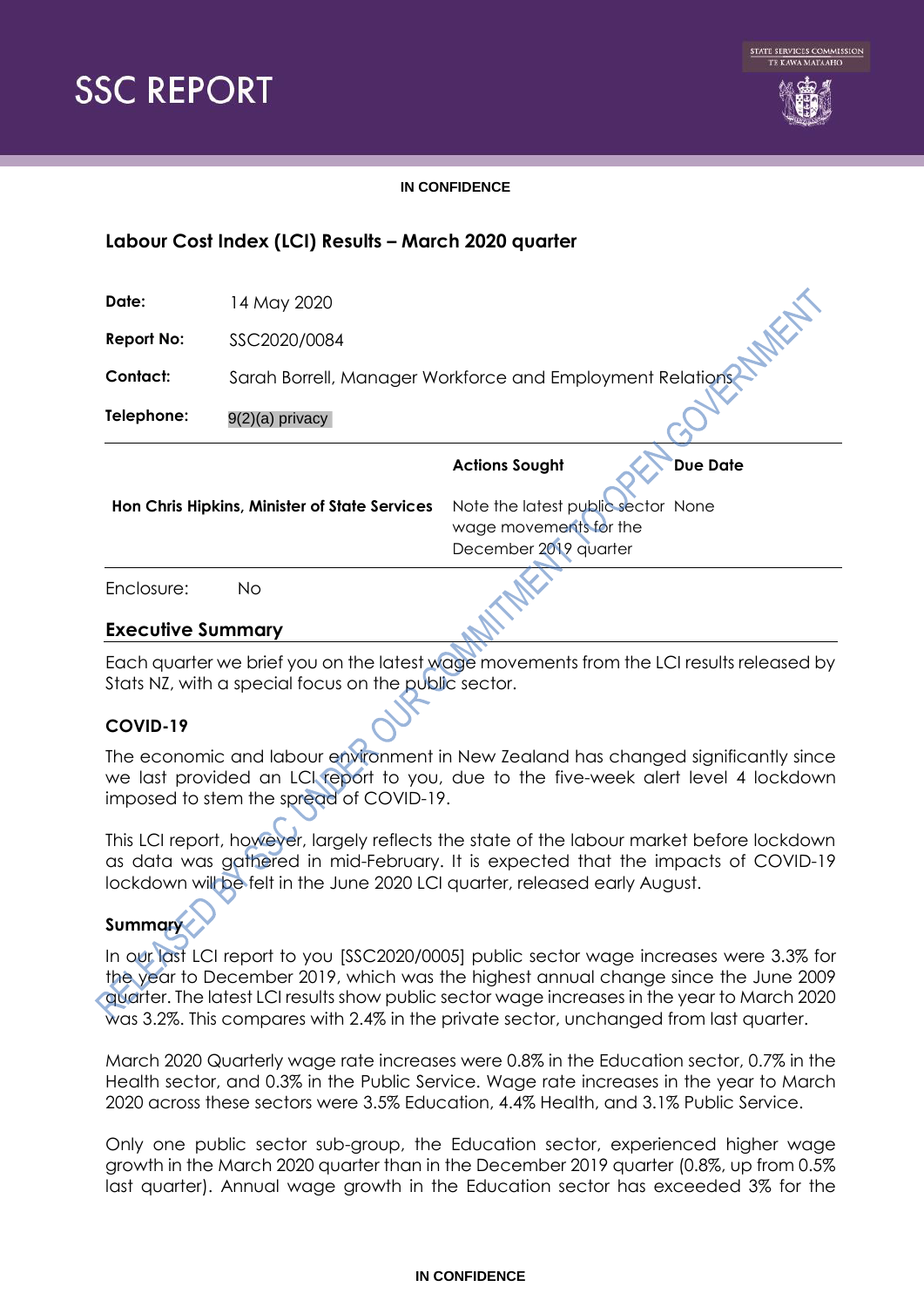second quarter in a row and is the highest since September 2009. Collective agreement settlements affecting over 116,000 Full Time Equivalent workers (FTE) in the Education sector since June 2019 contribute to this.

Quarterly wage growth in the Health sector is lower this quarter (0.7%, down from 1.2% last quarter), but remains higher than wage growth in most sectors. Health sector wage growth has now exceeded wage growth in the public sector for seven consecutive quarters, and cumulative wage since 2010 growth in the Health sector is now 3 percentage points higher than in the Public Service in the same period.

More public sector wages are increasing than in the private sector. In the year to March 2020, we have seen the largest proportion of Public sector salaries increasing (79%), the largest year-on-year increase (17 percentage points), and the largest public-private difference (22 percentage points), in more than ten years.

# **Minister's Office Comments**

| <b>Comments:</b>      |  |
|-----------------------|--|
|                       |  |
|                       |  |
| Date returned to SSC: |  |
|                       |  |
|                       |  |

# **Recommended Action**

We recommend that you:

a **note** the latest wage movements in the public sector.

agree that the SSC release this briefing in full once it has been considered by you. This is to meet SSC's commitment to proactive release of official information.

*Agree/disagree.*

Hon Chris Hipkins **Minister of State Services**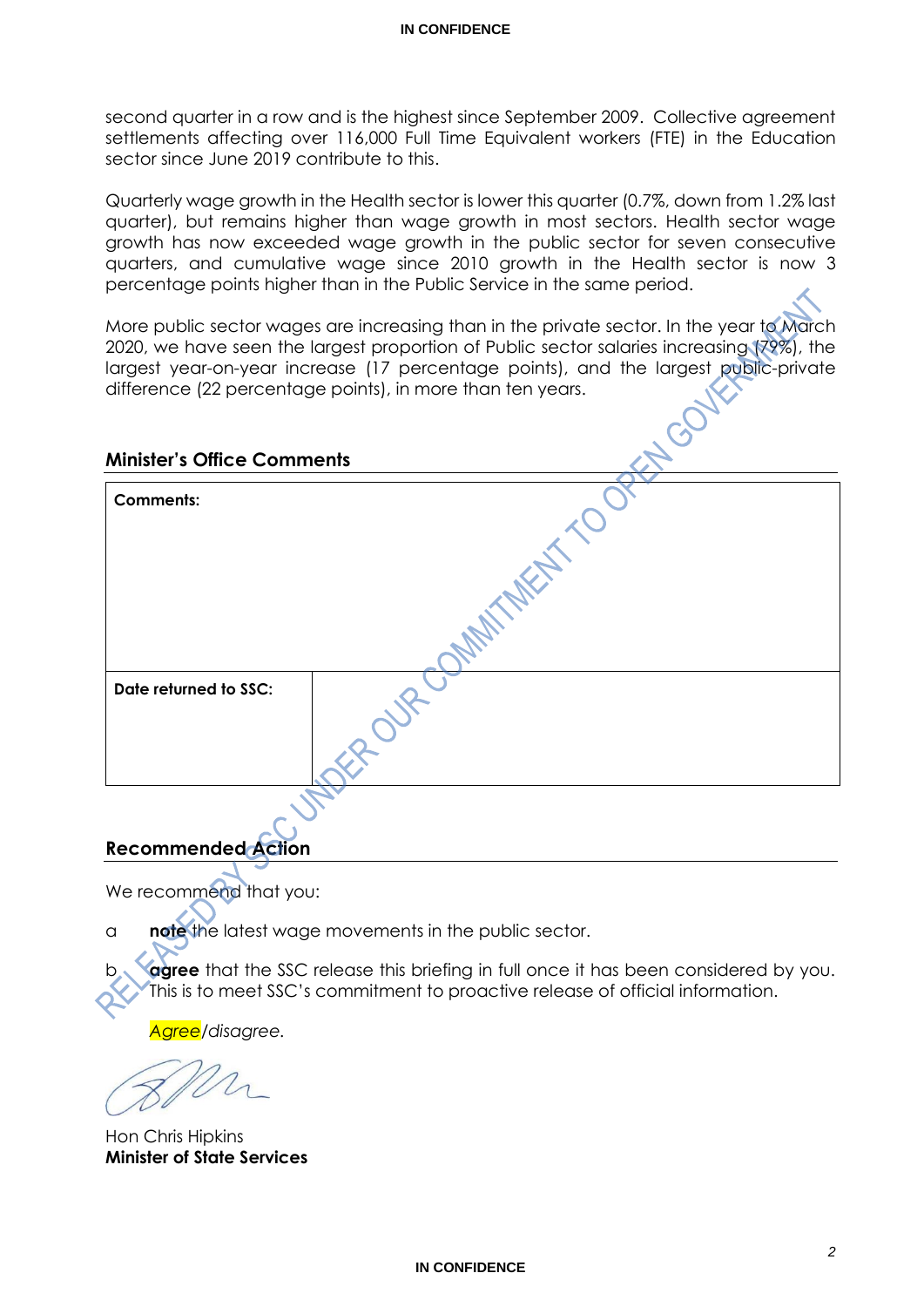#### **SSC Report:** Labour Cost Index (LCI) Results - December 2019 quarter

# **Purpose of Report**

1. Each quarter we brief you on the latest LCI results, with a special focus on the public sector. SSC uses the LCI to monitor and oversee wage movements, including bargaining outcomes, in the State sector.

### Supplementary information - wage and salary movements

 $\mathfrak{2}$ . The LCI is released quarterly by Stats NZ. It measures changes in salary and wage rates in the labour market.

### Public and private sector annual movement in salary and wage rates

- 3. Public and private sectors
	- Quarterly change the latest LCI results indicate that all salary and wage (including  $3.1$ overtime) rates in the public sector increased by 0.5% in the March 2020 quarter (down from 0.9 % in the December quarter), compared with a 0.3% increase in the private sector. The increase for all sectors combined was 0.3%.
	- 3.2 Annual change in the year to March 2020 the annual wage rate increase was 3.2 % for the public sector and 2.4% for the private sector. The overall rate was 2.5% for all sectors. This compares to general inflation, as measured by the Consumer Price Index (CPI), which increased by 0.8% in the March 2020 quarter, an increase of 2.5% for the year.

### Figure 1: Public and private sector annual movement in salary and wage rates (percentage change from same quarter of previous year), 2006-2020



Figure 1 compares annual wage movements (including overtime) for the public and 4. private sectors. Over the ten-year period, Jun-2010 to Mar-2020 public sector wage growth had tracked below the private sector in most quarters. Public sector wage rates grew at an average pace of 1.6% per year over this period, compared to a faster pace in the private sector of 1.9% per year.

### **IN CONFIDENCE**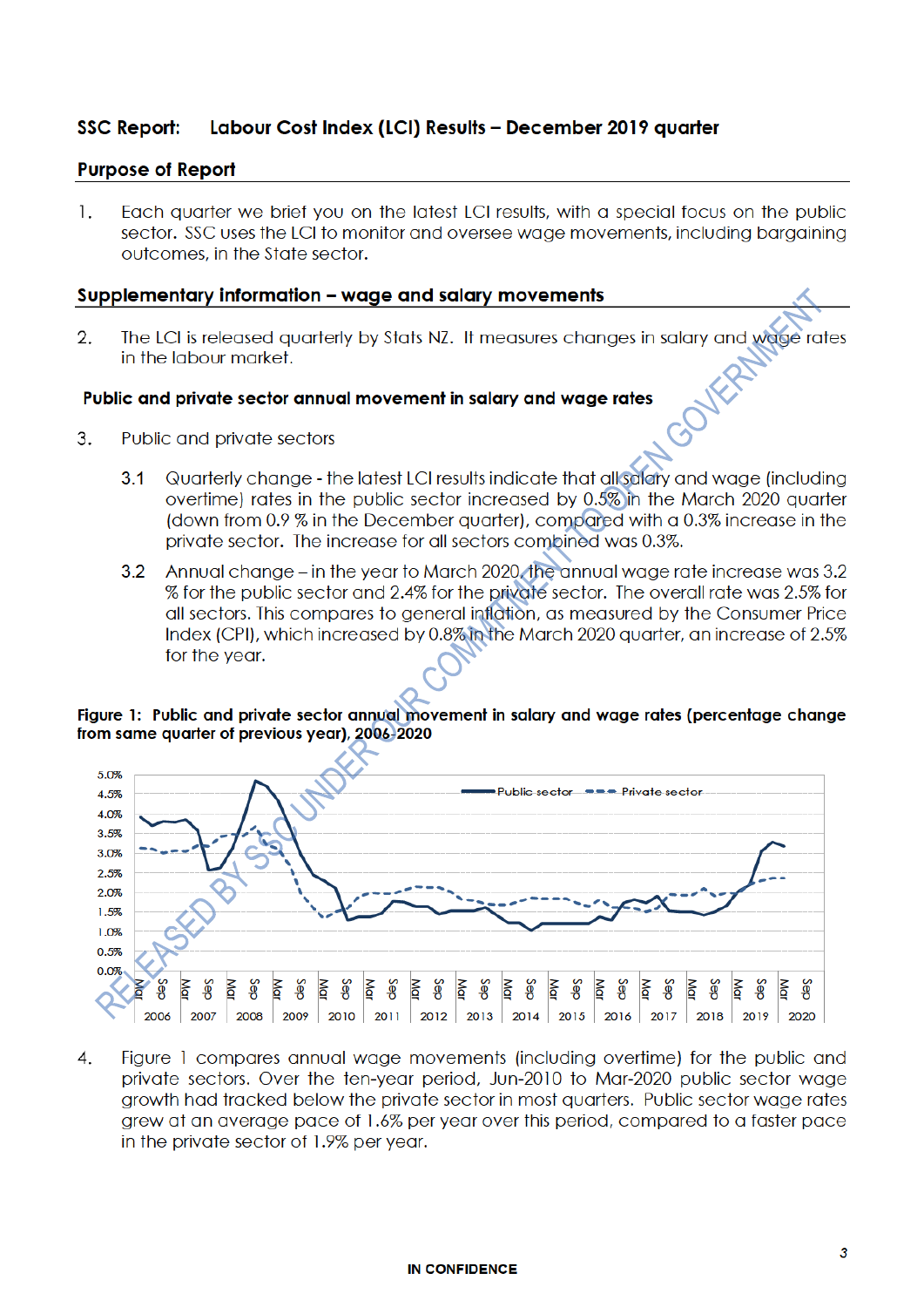- 5. This ten-year period does not include wage rate movements during or before the Global Financial Crisis (GFC) of 2008. The longer time-series in Figure 1 does include the effect of the GFC. While the effects of the lockdown to stem the spread of COVID-19 are not represented in the current report, a longer time series places the current data in the wider context.
- 6. It is of interest that there was a sustained decline in wage growth rates following the GFC in the public sector, and a shorter, steeper, decline followed by a period of more moderate rises in the private sector.
- $7.$ This quarter, the impact of pay increases due to new collective agreement settlements and implemented pay increases from historical settlements is primarily felt in the Education sector, including the settlement for the large Support Staff in Schools Collective Agreement.
- 8. In total, over 36,000 FTE received increases between 1.5% and 3% in the March 2020 quarter, comprised of the Public Service (1,000), Health sector (700 FTE), NZ Police (525 FTE) and Education sector (33,900 FTE).
- 9. Scheduled pay equity payments averaging 10% were made to more than 1,400 FTE at Oranga Tamariki this quarter. These are reflected in the current quarter LCI data. These were part of a 2018 pay equity settlement with phased implementation.

# **Sub-groups within the public sector**

- Central government wage rates increased 0.6% in the quarter to March 2020, and 3.3% in the year to March 2020. This includes increases in the Health sector, Education sector, Public Service, and the Other Central Government group (excluding State-owned enterprises)
	- 10.1 Education sector wage increases were 0.8% in the latest quarter, and 3.5% in the year to March 2020, the largest annual increase since September 2009.
	- 10.2 Health sector wage increases were 0.7% in the latest quarter, and 4.4% in the year to March 2020.
	- 10.3 Public Service wage increases were 0.3% in the latest quarter, and 3.1% in the year to March 2020. The unexpectedly high increase in the December 2019 quarter, 1.5% in the Public Service, has not persisted, and was likely the result of delayed reporting of increases from the September 2019 quarter.
	- 10.4 Other Central Government group wage increases were 0.2% in the latest quarter, and 2.4% in the year to March 2020.
- 11. Pocal Government wage increases were 0.2% in the latest quarter, and 2.3% in the year to March 2020.

# **Labour Cost Index - wage movements by sector and Consumer Price Index**

Figure 2 shows the long-term trend in wage movements of selected sectors since March  $12.$ 2010 on a cumulative basis. Successive quarters in which wage movements in the private sector have exceeded those in the public sector have led to the gap in their cumulative wage movements becoming wider over time. This trend has been reversing since late 2018.

### **IN CONFIDENCE**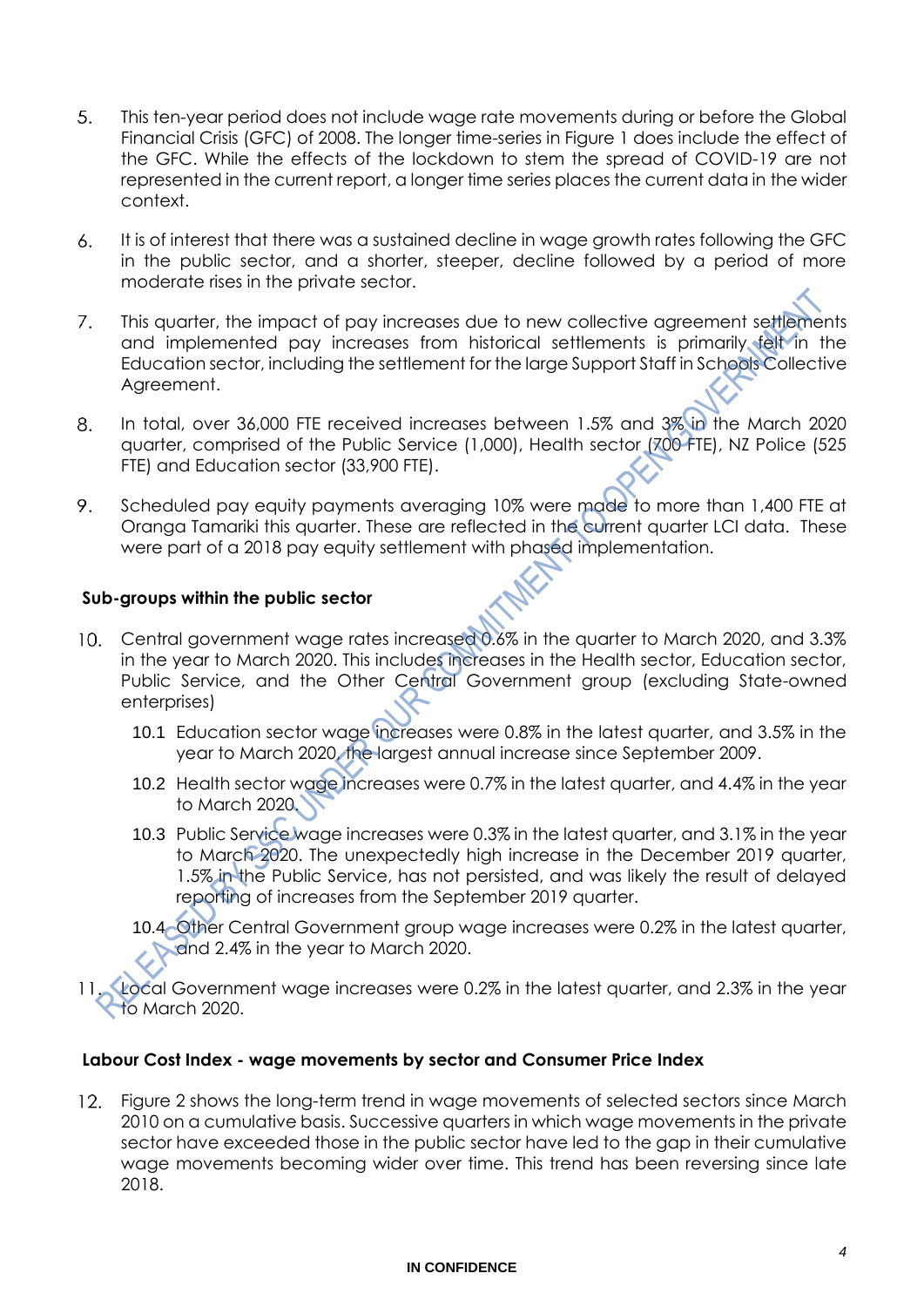### Figure 2: Labour Cost Index - wage movements by sector and CPI (cumulative % change since March 2010)



- Cumulative increases to wage movements in the Health sector have accelerated since  $13<sup>1</sup>$ the September 2018 quarter, and have exceeded cumulative wage increases in the public sector since December 2018, a trend continued in the March 2020 quarter.
- 14. The Health Sector now leads the Public Service in cumulative wage growth by 3.1 percentage points since 2010.
- Cumulative wage movements across all sectors (public and private combined) since  $15.$ 2010 have exceeded cumulative Consumer Price Index (CPI) increases over the same period. This is also the case in the March 2020 quarter; however, this quarter is also the first since September 2018 where CPI growth has exceeded wage growth in both public and private sectors, and all monitored sub-groups.
- The December 2019 quarter saw unexplained and high wage increases in the Public 16. Service, following high increases in the September 2019 quarter. This trend has not persisted. The high increase in December 2019 can be attributed to increases in the September quarter being reported after the fact.
- Tabled shows the wage movements of various sectors on a quarterly, six-monthly and  $17.$ annual basis.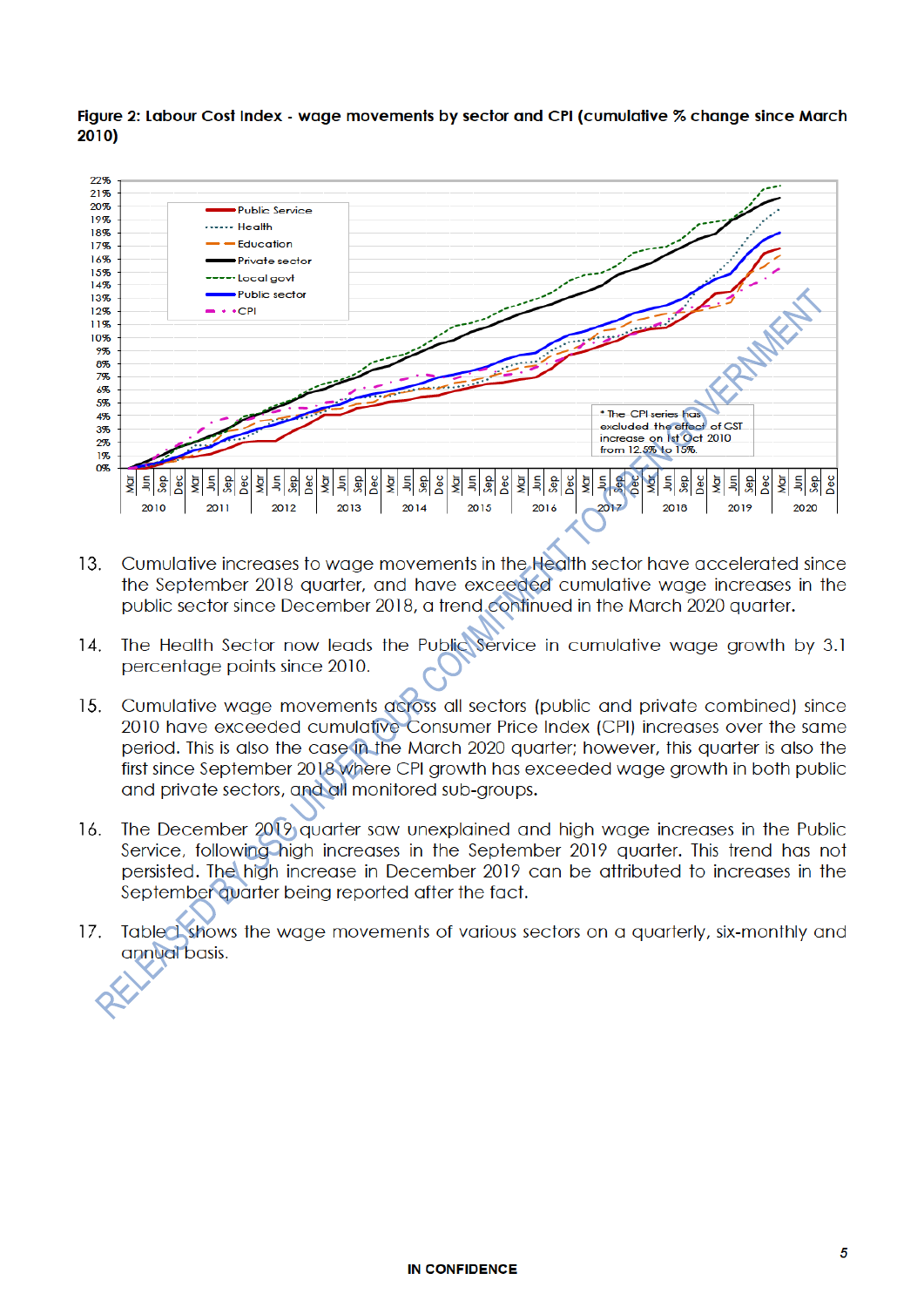| Sectors and Sub-sectors           | <b>LCI Movement in Salary and Wage Rates</b> |             |         |  |
|-----------------------------------|----------------------------------------------|-------------|---------|--|
|                                   | Quarterly                                    | Six-Monthly | Annual  |  |
| All sectors                       | 0.3%                                         | 1.1%        | 2.5%    |  |
| Private sector                    | 0.3%                                         | $0.9\%$     | 2.4%    |  |
| Public sector                     | 0.5%                                         | $1.4\%$     | $3.2\%$ |  |
| Local Government                  | 0.2%                                         | 1.3%        | 2.3%    |  |
| Central Government <sup>**</sup>  | $0.6\%$                                      | $1.4\%$     | $3.3\%$ |  |
| Public Service*                   | 0.3%                                         | 1.8%        | 3.1%    |  |
| Health                            | $0.7\%$                                      | 1.9%        | 4.4%    |  |
| Education                         | $0.8\%$                                      | 1.3%        | 3.5%    |  |
| Other Central Government*         | $0.2\%$                                      | $0.8\%$     | 2.4%    |  |
| <b>Consumer Price Index (CPI)</b> | 0.8%                                         | 1.3%        | 2.5%    |  |

# **Table 1: Movements in wage rates by sector - quarterly, six-monthly and annually to March 2020**

\* Unpublished information from SSC's special cut of LCI results, prov ided by Stats NZ.

\*\* Central Gov ernment - includes Public Serv ice (departments & ministries), Health Sector, Education Sector,

State-owned Enterprises and Other Central Gov ernment (Police, Defence Force, ACC and other crown agencies).

# **Proportion of workers receiving wage increases**

- 18. In the year to March 2020, 79% of public sector wage rates increased (57% in the private sector), compared with 62% in the public sector year to March 2019 quarter (56% in the private sector).
- Sixteen percent of public sector wage rates increased in the March 2020 quarter (11% in 19. the private sector), similar to the March and June 2019 quarters (14% and 15% respectively), and down from 30% in the December 2019 quarter. It is not unusual, in the public sector, for more wage rates to move in the September and December quarters than in the March and June quarters.
- It is common for a higher proportion of salaries to increase in the public sector than in the 20. Private sector. The gap between the sectors has increased to 22 percentage points this quarter, the largest gap in over a decade. This results from a not unusual 57% of private sector salaries increasing in the year to March 2020, while a higher than usual 79% of public sector salaries increased in the same period.

# **Looking ahead to the June 2020 Quarter**

- The June 2020 LCI quarter is expected to be affected significantly by the five-week level 4 lockdown, imposed to stem the spread of COVID-19. The collection period for the June 2020 quarter is mid-May.
- 22. On 28 April, the State Services Commissioner sent a letter to chief executives in the State Sector to outline expectations for pay restraint in their agencies. Collective agreement settlements and individual remuneration increases will be affected by this, and we would expect this to be a factor in the rate of wage increases in the State sector from the next quarter, although it might be the September 2020 quarter before we start to see the results.